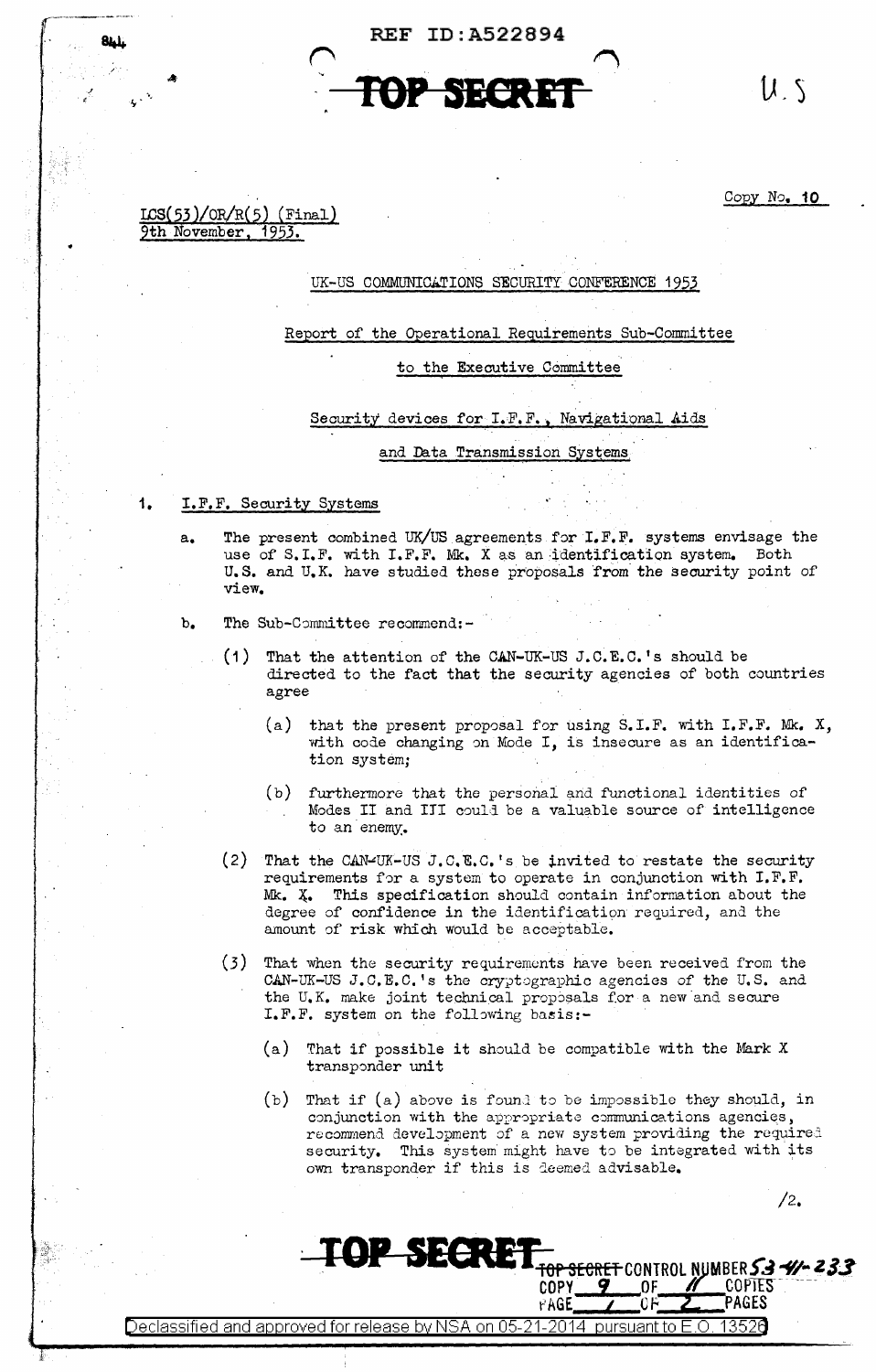

## $.2 -$

#### 2. Navigational Aids and Data Transmission Systems

- It was assumed that security systems for Navigational Aids and Data Transmission Systems might be required for two reasons:-
	- $(1)$  To deny their use to an enemy in wartime
- and  $(2)$ To prevent the enemy gaining any intelligence from their designed use by friendly forces.
- No combined requirements for security systems for Navigational Aids b. had been formally submitted to either the U.S. or U.K. cryptographic agencies. Both agencies however, realised that such requirements might eventually be formulated, and had devoted some effort to theoretical studies of the possibilities of Security ideas for particular systems.
	- $(1)$  In the U.S.

 $a<sub>z</sub>$ 

- $(a)$ On Navigational Aids, some theoretical studies had been undertaken under the General Research and development programme in N.S.A.
- $(b)$ On Data Transmission technical assistance had been given on specific projects under development in Service Laboratories.
- $(2)$  In the U.K.

A start had been made by inviting all Services to submit details of Navigational Aids in use or projected. This data had now been received and some amplification of specific items was being sought prior to further detailed study.

#### The Sub-Committee agreed that G.

- $(1)$ Neither the U.S. or U.K. cryptographic agencies were at this stage able to put forward any practical solution to these problems.
- $(2)$ The Executive Committee should take note that in both countries it was considered that insufficient effort was as yet available for the detailed studies of these problems even on a theoretical basis. Both Agencies would probably require an increase in personnel or an alteration in priorities if this was to be rectified.
- (3) The entire field of I.F.F., Navigational Aids, Data Transmission, etc. represents a new field for which security must be provided. It appears that completely new cryptographic techniques will be required for it. Because of this and the peculiarity of the signals, the use of the signals and the stringency of size and weight factors, the development of the transmission portions, control portions, and security portions of these equipments will probably have to be done together. Therefore the attention of the J.C.E.C.'s should be directed to the necessity for requirements for these special equipments to be stated to the appropriate security agencies as soon as they are generated.

TOP SECRET TOP SECRET CONTROL NUMBER S3-41-23

COPY **PAGE**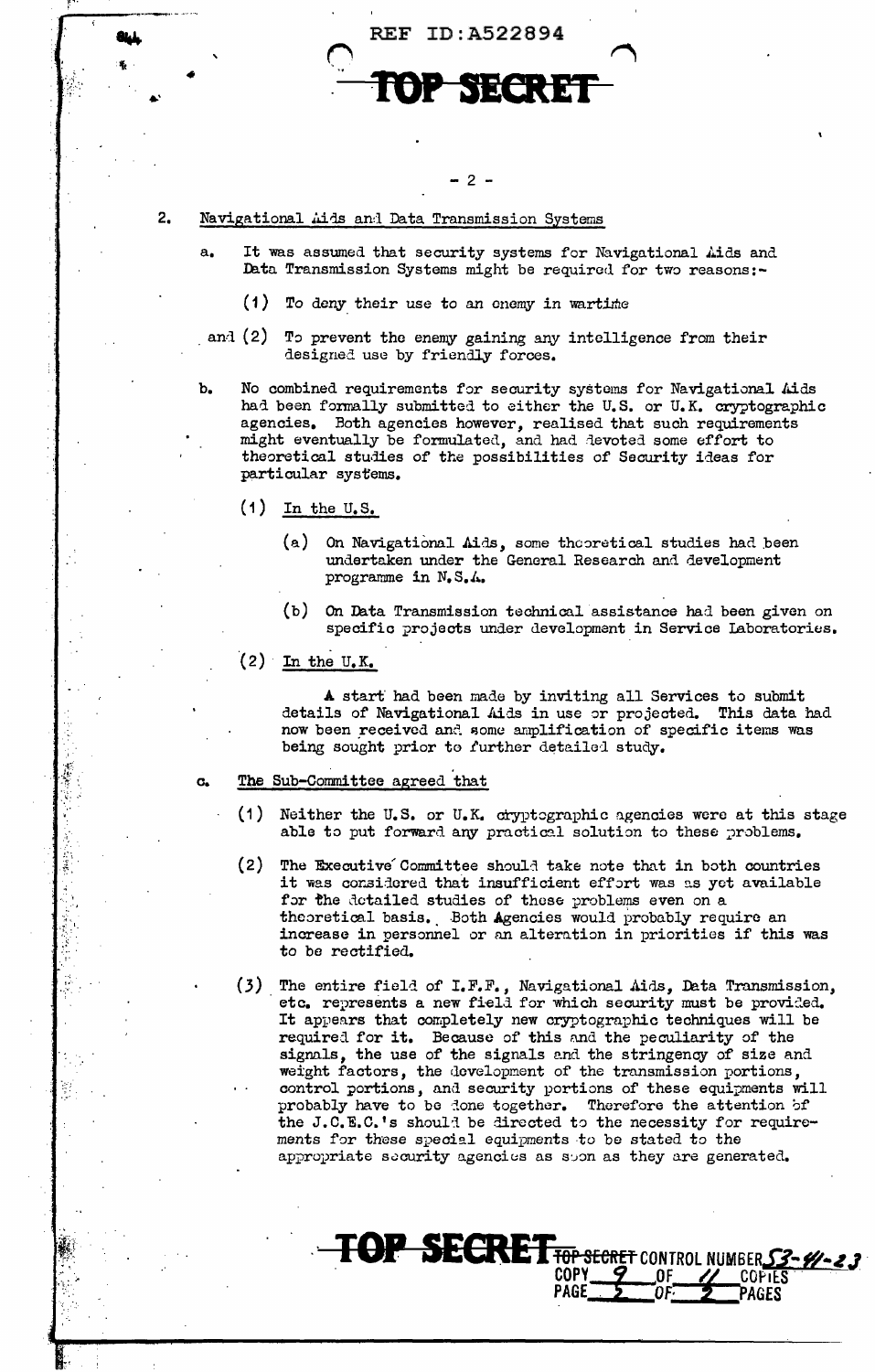**REF ID: A522894** 



 $/(\alpha)$ 

 $\sqrt{2}$  $Copy No.$ 

LCS(53)/OR/R(5) (Final Draft)<br>7th November, 1953.

بليلة

### UK-US COMMUNICATIONS SECURITY CONFERENCE 1953

Report of the Operational Requirements Sub-Committee to the Executive Committee

Security devices for I.F.F., Navigational Aids and Data Transmission Systems

### I. I.F.F. Security Systems

The present combined UK/US agreements for I.F.F. systems envisage the use of S.I.F. with I.F.F. Mk. X as an identification system. Both U.S. and U.K. have studied these proposals from the security point of view.

# The Sub-Committee recommend:-

That the attention of the CAN-UK-US J.C.E.C.'s should be directed to the fact that the security agencies of both countries agree

(a) that the present proposal for using  $S, I, F$ , with  $I, F, F$ . Mk. X, with code changing on Mode I, is insecure as an identification system;

(b) furthermore that the personal and functional identities of Modes II

and III could be a valuable source of intelligence to an enemy. 2. That the CAN-UK-US J.C.E.C.'s be invited to restate the security requirements for a system to operate in conjunction with I.F.F. Mk. X. This specification should contain information about the degree of confidence in the identification required, and the amount of risk which would be acceptable. 3. That when the security requirements have been received from the CAN-UK-US J.C.E.C.'s the cryptographic agencies of the U.S. and the U.K. make joint technical proposals for a new and secure I.F.F. system on the following  $basis: -$ 

**DP SECRET**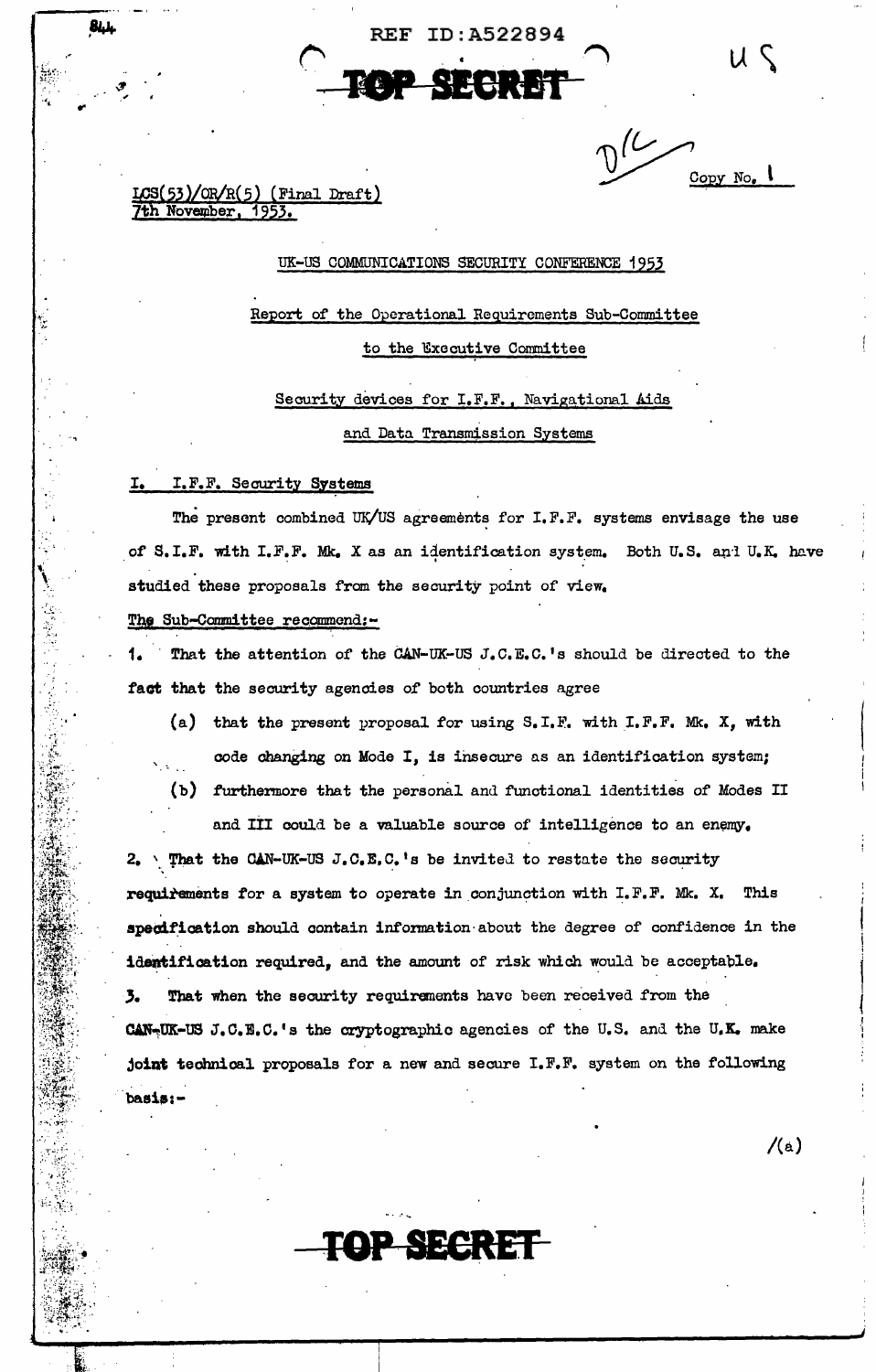(a) That if possible it should be compatible with the Mark X transponder unit

**REF ID:A522894** 

 $-2-$ 

**SECRET** 

(b) That if (a) above is found to be impossible they should, in conjunction with the appropriate communications agencies, recommend development of a new system providing the required security. This system might have to be integrated with its own transponder if this is deemed advisable.

II. Navigational Aids and Data Transmission Systems

1. It was assumed that security systems for Navigational Aids and Data Transmission Systems might be required for two reasons:-

- (a) To deny their use to an enemy in wartime.
- and (b) To prevent the enemy gaining any intelligence from their designed use by friendly forces.

No combined requirements for security systems for Navigational Aids had  $2.$ been formally submitted to either the U.S. or U.K. cryptographic agencies. Both agencies however, realised that such requirements might eventually be formulated, and had devoted some effort to theoretical studies of the possibilities of Security ideas for particular systems.

In the U.S.

**844** 

On Navigational Aids, some theoretical studies had been undertaken under the General Research and development programme in N.S.A. On Data Transmission technical assistance had been given on specific projects under development in Service Laboratories.

In the U.K.

A start had been made by inviting all Services to submit details of Navigational Aids in use or projected. This data had now been received and some amplification of specific items was being sought prior to further detailed study.

P SECRET

 $/$ It